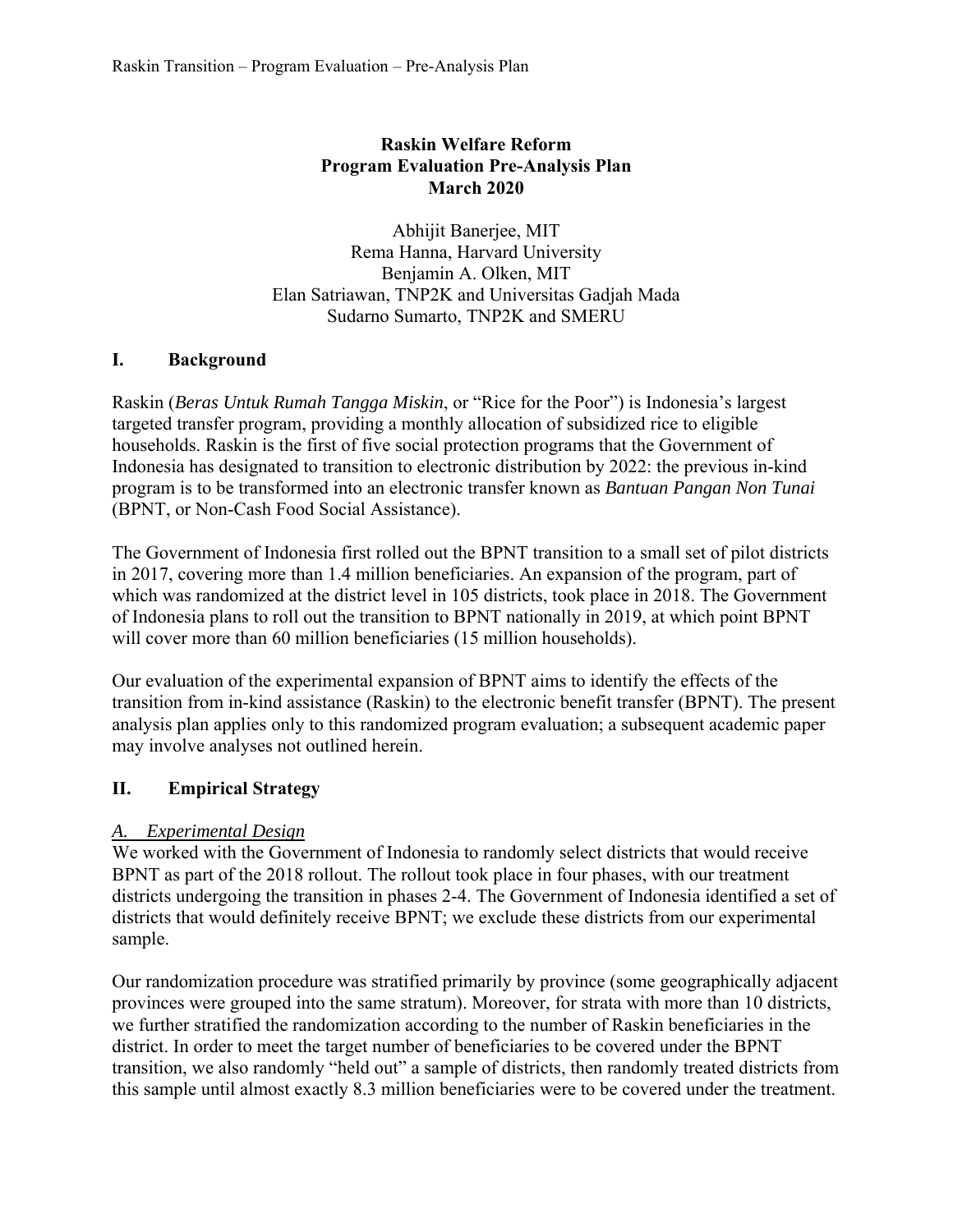These hold-out districts are grouped into their own stratum. In total, our experimental sample contains 105 districts: 42 treatment and 63 control districts.

#### *B. Primary Regression Specifications*

Our primary regression specification is as follows:

$$
y_{huds} = \beta_0 + \beta_1 T REAL_{huds} + X'_{huds} \gamma + \alpha_s + \varepsilon_{huds}
$$
 (1)

where  $y_{huds}$  is the outcome of interest for household *h* with urban/rural status *u* in district *d* in stratum  $s$ ,  $TREAT_{huds}$  is a dummy variable indicating whether household  $h$  is in a district randomized to receive BPNT,  $\alpha_s$  is a set of stratum fixed effects, and  $X'_{huds}$  is a vector of controls selected through a double LASSO procedure (see Belloni et al. 2014). We subject the stratum fixed effects to penalization during lasso selection but include them in the "amelioration set" so that they are always included in our post-LASSO regression (Belloni et al. 2014). The pool of variables from which LASSO will select includes baseline SUSENAS variables averaged at the district by urban-rural level, village-level variables from the May 2018 PODES survey of villages, and household-level covariates from the UDB. Further details regarding the pool of LASSO covariates are provided in section III below.

Standard errors will be clustered by district, the unit of randomization. We will also report randomization inference *p*-values calculated using 1,000 simulated randomizations.

Equation (1) will be estimated in three samples:

- 1. All households in the 105 treatment and control districts
- 2. Households in experimental districts that have a PMT (proxy means test) score from the UDB (Indonesia's Unified Database for Social Protection Programs) of 30 or below
- 3. Households in experimental districts that do not have a PMT score or have a PMT score above 30.

We estimate regressions in samples 2 and 3 in order to examine heterogeneity in the treatment effect between expected program recipients and non-recipients. BPNT is targeted at the poorest 30% of households, and we believe that this corresponds to households with a PMT score (from the UDB) of 30 or below (if district-specific eligibility cutoffs used for BPNT eligibility exist, we will use these instead). We will report results from equation (1) in samples 1, 2, and 3 as the primary specifications, except for certain outcomes where this may be inappropriate (outlined below). We will also estimate heterogeneity based on whether the district is a net rice producer or net rice consumer (see below).

For the variables total value of subsidy received (rp) and the amount of subsidized rice (kg) purchased (outcomes B1 and C3 in Section III below), we will additionally report quantile regressions at each percentile (1 to 99). The specification will follow equation (1), except that we will not include LASSO-selected controls. Standard errors will be clustered at the district level. These regressions will be reported graphically, showing the point estimates and confidence intervals of the quantile regressions of each percentile.

#### *C. Additional Specifications (to be included in the appendix)*

We will report results from three other regression specifications in the appendix.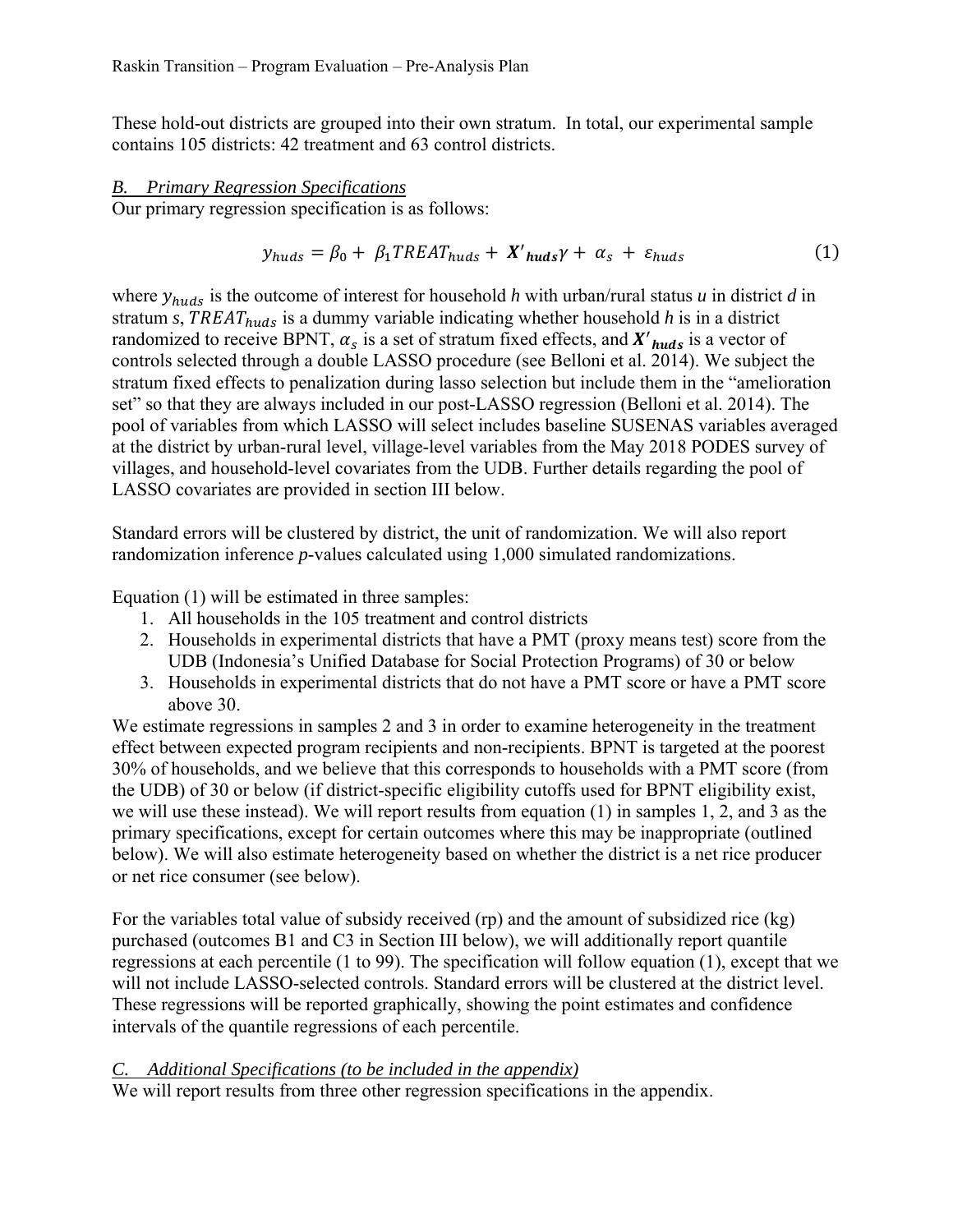1. Specification with only stratum fixed effects:

$$
y_{huds} = \beta_0 + \beta_1 T REAL_{huds} + \alpha_s + \varepsilon_{huds} \tag{2}
$$

This resembles equation (1), except that LASSO-selected controls will not be included.

2. Specification with stratum FE and the baseline (March 2018) value of the outcome:

 $y_{1, huds} = \beta_0 + \beta_1 T REAL_{huds} + y_{0,uds} + \alpha_s + \varepsilon_{huds}$  (3) Where  $y_{0,uds}$  is the baseline (March 2018) value of the outcome variable, averaged at the district by urban/rural level, and  $y_{1, huds}$  is the current value of the outcome variable for household *h*. Note that LASSO-selected controls are not included.

3. Equation (1) with weighted least squares: We will estimate equation (1) above but with weighted least squares, using household weights from the SUSENAS.

For each of these three specifications, we will report results for the three samples described above (except for specific variables where this would be inappropriate, described below).

In addition to the experimental evaluation, we may also explore regression discontinuity- or difference-in-differences-based evidence from the BPNT rollout process during the same time period.

#### **III. Data, Outcomes of Interest, and Controls**

#### *A. Data*

Our primary data will come from the March 2018, September 2018, and March 2019 National Socioeconomic Survey (SUSENAS), which is administered every six months to over 250,000 households in Indonesia. The SUSENAS contains more than 20 modules on a wide variety of household-level measures including self-reported Rastra and BPNT receipt, as well as a detailed module on household consumption. Included among these variables is the baseline value (March 2018) of the outcome variables (except average number of cigarettes smoked per week, which only appears in March 2019).

We will include potential controls for LASSO selection from three different datasets:

- 1. The 2016, 2017, and 2018 March SUSENAS, which include variables related to household assets, sanitation, water access, and electricity/internet access. Since the SUSENAS is not a panel survey of households, we will average these baseline controls at the district by urban/rural level, the finest level of geographic precision that we observe in the data.
- 2. The May 2018 PODES, a census of villages conducted three times in each decade. This includes covariates related to transportation conditions, access to bank agents, and internet signal strength.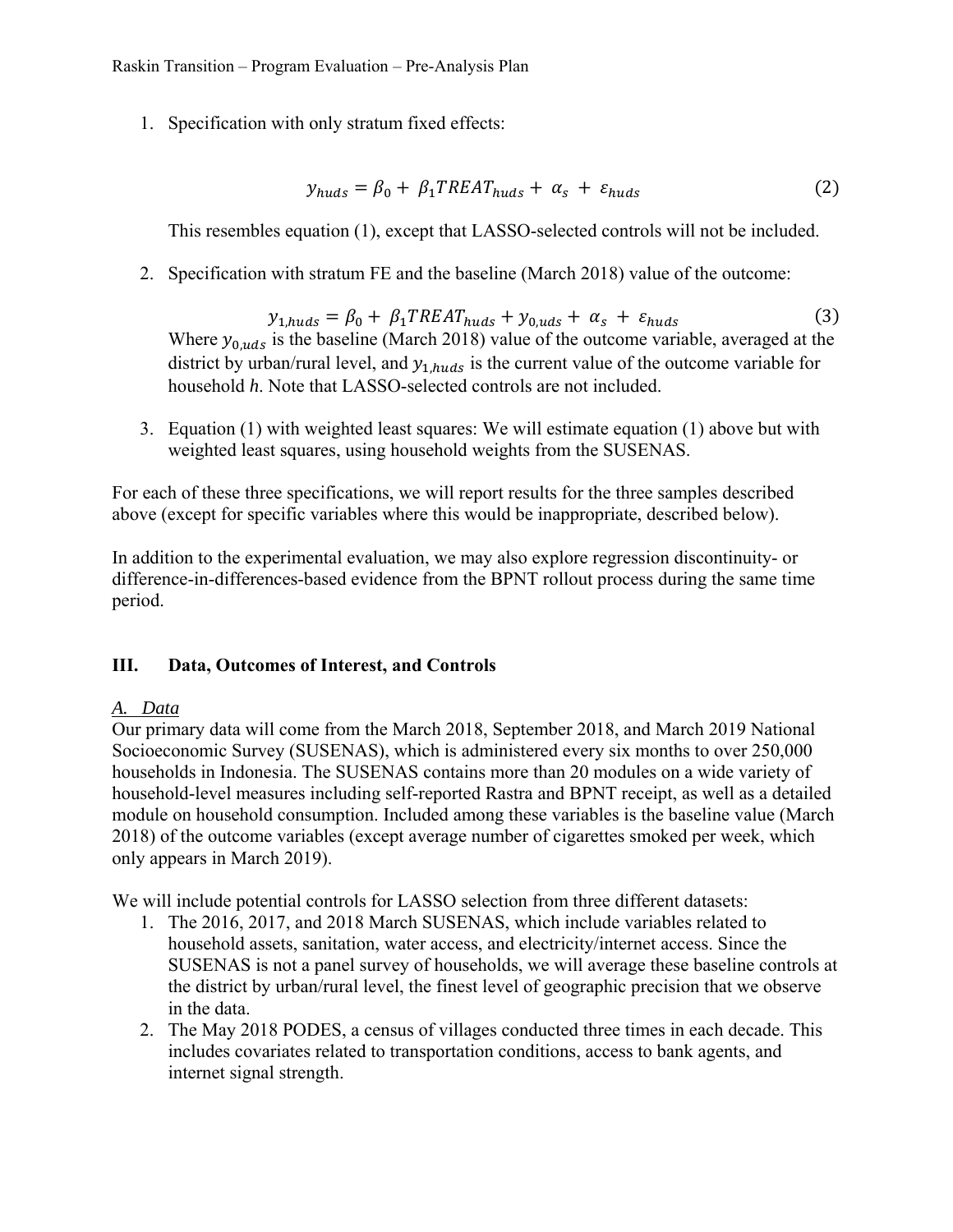3. The UDB (Indonesia's Unified Database for Social Protection Programs), which includes socioeconomic variables for nearly 25 million of Indonesia's poorest households. We obtained May 2018 UDB data merged with the March 2018, September 2018, and March 2019 SUSENAS from Statistics Indonesia (BPS) and TNP2K. The May 2018 UDB, includes data from a survey of households ending in April 2018 (before the beginning of the experiment). Approximately 35% of households in our sample appear in the UDB. These variables cover a wide range of socioeconomic characteristics, including asset ownership and social program eligibility.

# *B. Primary Outcomes*

For each of the following outcomes, we will construct a single dependent variable for households in both Raskin and BPNT districts; we indicate the SUSENAS question(s) from which we will construct the outcome below. Given small changes in the SUSENAS survey from year to year, we may update the indicated question numbers accordingly.

- 1. Total value of subsidy received (Rp.)
	- o For each household, we will sum the value of Raskin and BPNT subsidies received, if any.
	- o We will calculate the value of Raskin subsidies as follows:
		- Within each district, we will calculate the current market price of rice from the SUSENAS consumption module. To do so, for each household, we will divide the total amount spent on rice in the last week (**line 2, column 6** in Block IV.1 of the consumption module in both 2018 and 2019) by the total amount of rice purchased in the last week (**line 2, column 5**). We will then compute district-by-urban/rural-level average market prices using household weights provided in the SUSENAS, *excluding* households that reported receiving Raskin or BPNT.
		- For each household, the value of the Raskin subsidy received is equal to the total weight of Raskin rice purchased (question **1602A** in 2018, question **2102A** in 2019) times the district-level market price of rice, minus the amount paid for the Raskin rice (question **1602B** in 2018, question **2102B** in 2019).
		- The SUSENAS asks respondent households to report the amount of Raskin rice purchased in each of the previous four months. However, it is frequently the case that households will report their cumulative purchases over the previous four months in the single question corresponding to the previous month. For this reason, we will sum households' Raskin purchases over all four previous months, then calculate their average monthly Raskin purchase over this period.
	- o We will obtain the value of BPNT received from question **1605A** in the 2018 SUSENAS and question **2110A** in the 2019 SUSENAS.
		- o These survey questions also ask households to report the amount of BPNT subsidy received in each of the previous four months. For the same reason as described above, we will sum the households' reported amount of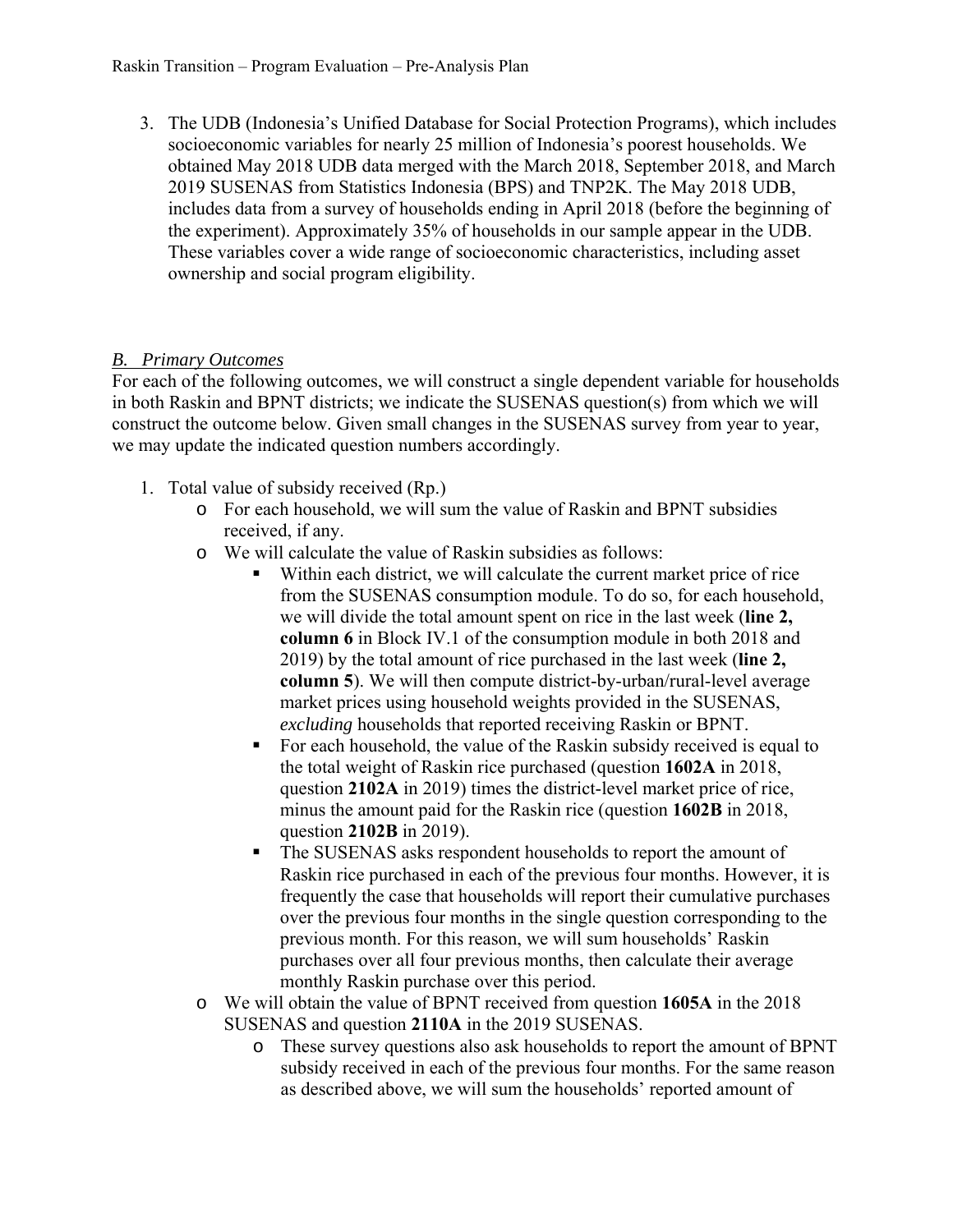BPNT received over the previous four months and calculate the average monthly BPNT receipt over this period.

- o We will report results for equation (1) in samples 1, 2, and 3: all experimental households, households with a PMT score of 30 or below, and households without a PMT score or with a PMT score above 30
- o As discussed above, we will report results for quantile regressions of this variable at each percentile
- 2. Self-reported quality of rice for the most recent rice purchase
	- o Raskin: question **1603** in 2018, question **2103** in 2019
	- o BPNT: question **1605F** in 2018, question **2110G** in 2019
	- o This variable is only defined for households that receive either program. We will report results for those who received either program.
- 3. Food insecurity indicators
	- o Questions **1401-1408** in 2018, questions **1701-1708** in 2019.
	- o Each of these survey items is a yes/no question about the respondent household's experience with food insecurity (for example, "in the last year, have you or your family worried you will not have enough food due to lack of money?"). We will re-code these variables to "1" if the respondent has experienced a particular circumstance of food insecurity and "0" otherwise.
	- o To account for the fact that we have a series of indicators for food insecurity, we will estimate the average standardized effect of BPNT transition on food insecurity, following the joint-estimation approach laid out by Kling, Liebman, and Katz (2007).
	- o We will report results in samples 1, 2, and 3.
- *C. Secondary Outcomes* 
	- 1. Total value of subsidy received (rp), BPNT and Raskin recipients only
		- $\circ$  This variable is the same as above (primary outcome #1), except the variable is only defined for households that report receiving Raskin or BPNT
		- o We will report results in samples 1, 2, and 3
	- 2. Receive either BPNT or Raskin
		- o Raskin: question 2001 in 2018, question 2101 in 2019
		- o BPNT: question 2003 in 2018, question 2109 in 2019
		- o We will report results in samples 1, 2, and 3
	- 3. Amount of subsidized rice purchased (kg) per month
		- o Raskin: question **1602A** in 2018, **2102A** in 2019
		- o BPNT: question **1605C(ii) (Beras)** in 2018, **2110C(ii) (Beras)** in 2019
		- o For each of the questions above, the SUSENAS asks households to report the amount of rice purchased in each of the previous four months. However, it is frequently the case that households will report their cumulative purchases over the previous four months in the single question corresponding to the previous month. In order to obtain an accurate measure of monthly rice purchases, we intend to sum this variable over all four months and calculate the average monthly amount of rice purchased over this period.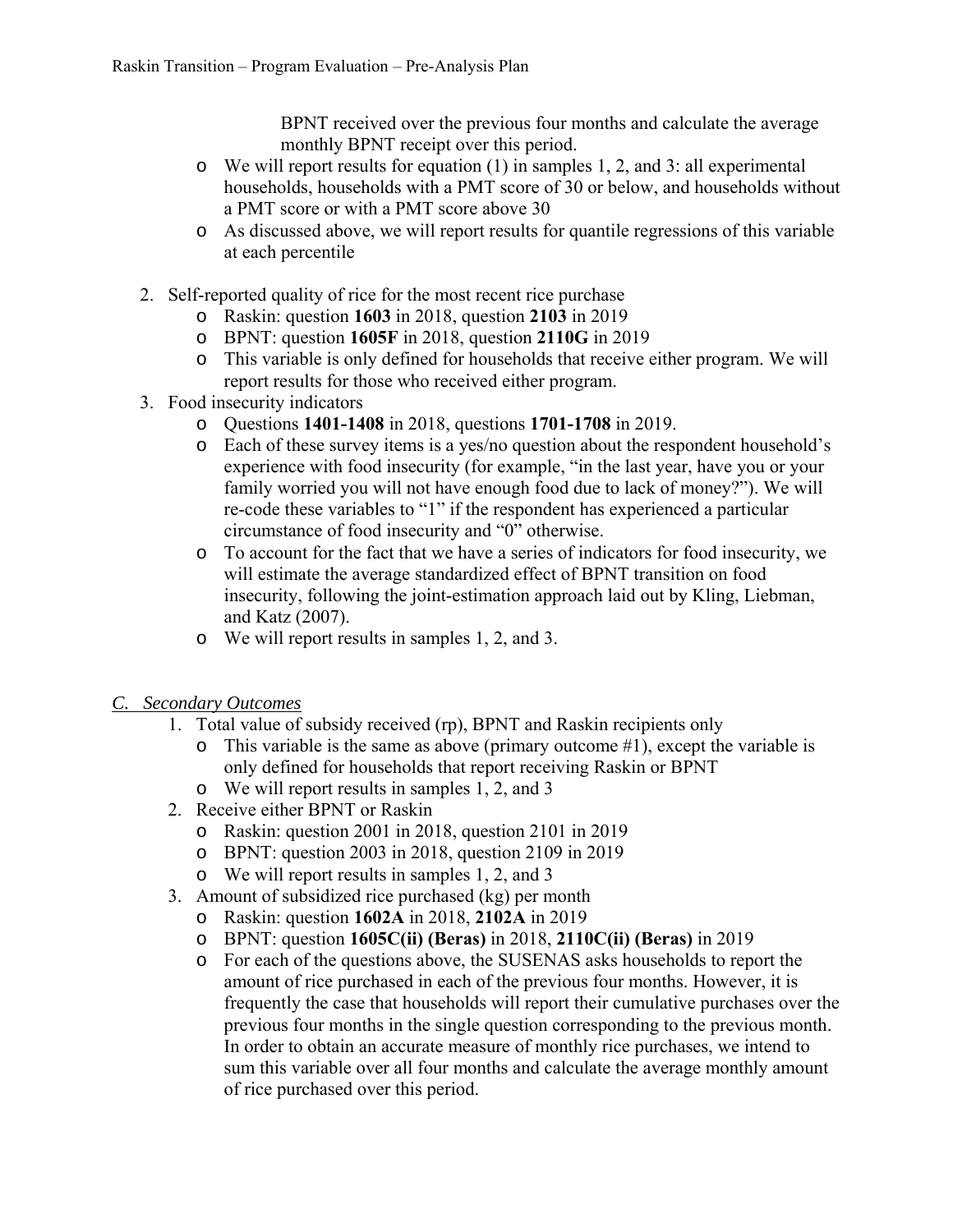- o We will report results in samples 1, 2, and 3.
- o We will report results for quantile regressions of this variable.
- 4. Unit price of rice of subsidized rice (BPNT or Raskin) purchased (Rp./kg) per month
	- o Raskin: question **1602B** divided by **1602A** in 2018, **2102B** divided by **2102A** in 2019.
	- o BPNT: question **1605C(i) (Beras)** divided by **1605C(ii) (Beras)** in 2018, **2110C(i) (Beras)** divided by **2110C(ii) (Beras)** in 2019.
	- o For the same reasons as outlined above, we will sum this variable over all 4 previous months and calculate the average monthly unit price of rice over this period.
	- o This variable is only defined for households that receive either program. We will report results for those that received either program.
- 5. Average daily per-capita protein consumption (g)
	- o **PROTEIN** variable computed in Blok 43 file of SUSENAS data.
	- o We will report results in samples 1, 2, and 3.
- 6. Egg consumption per capita
	- o Egg consumption is recorded in **lines 63-66, column 9**, in the SUSENAS consumption module in both 2018 and 2019.
	- o We will calculate the standardized number of eggs consumed per capita within the household by applying the same weights to each category of egg that are used for calculating household per capita protein consumption.
	- o We will report results in samples 1, 2, and 3.
- 7. Cigarette and other tobacco consumption per capita (Rp.)
	- o **Lines 184-188, column 10** in Block IV.1 of both the 2018 and 2019 SUSENAS consumption module measure the total value of tobacco consumed within the past week. We will sum total consumption of these various categories and analyze households' total amount spent on cigarettes and tobacco in the past week, per capita, as a single outcome.
	- o We will report results in samples 1, 2, and 3.
- **8.** Average number of cigarettes smoked per week, per capita, in household
	- o **Question 1207** in the 2019 SUSENAS records the average number of cigarettes (including electronic cigarettes) smoked per week by each household member aged 5 years and older over the past month. We will sum this variable within each household and divide by the number of household members in order to obtain the average number of cigarettes smoked per capita, per week, over the past month.
	- o We will report results in samples 1, 2, and 3.
- **9.** Savings account ownership
	- o **Question 717** in the 2018 SUSENAS and **question 808** in the 2019 SUSENAS records whether each household member possesses a savings account. We will code a dummy equal to "1" if at least one household member reports owning a savings account and "0" otherwise.
	- o We will report results in samples 1, 2, and 3.
- 10. Poverty status
	- o **KAPITA** variable computed in Blok 43 file of SUSENAS data reports household average monthly per-capita expenditure.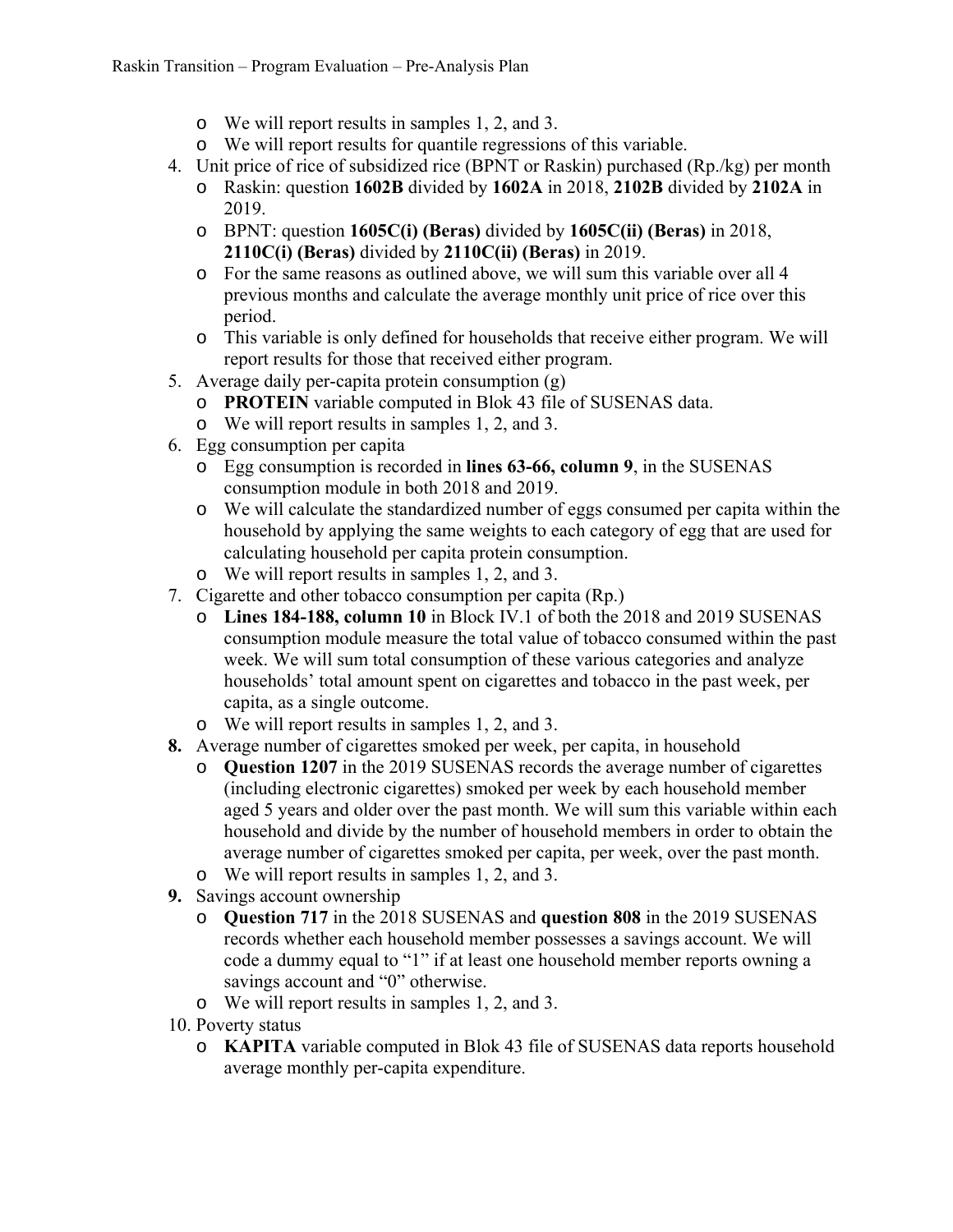- o Statistics Indonesia (BPS) reports yearly poverty thresholds at the province-timesurban/rural level. Using these thresholds, we will code a dummy variable to indicate if a household falls below the poverty line for the province and urban/rural zone in which it lives.
- o We will report results in samples 1, 2, and 3.
- 11. Unit price of rice (household-level)
	- o As outlined above, for each household, we will divide the total amount spent on rice in the last week (**line 2, column 6** in Block IV.1 of the consumption module in both 2018 and 2019) by the total amount of rice purchased in the last week (**line 2, column 5**).
	- o We will report results in samples 1, 2, and 3.

### *D. Potential Additional Outcomes*

Depending on data availability, we will also analyze the effect of BPNT transition on the following district-level outcomes:

1. Amount of rice planted in district (possibly using remote sensing data to measure land area under rice cultivation)

# **IV. Treatment Effect Heterogeneity**

A. Our primary heterogeneity analysis will be based on subsamples of <=30 PMT score, and rest of sample, as described above.

#### B*. Heterogeneity by district-level net producer of rice status*

In addition, we also plan to analyze potential heterogeneity of the impact of the BPNT transition on the district-level market price of rice. The BPNT transition may have a different effect on rice prices in districts that are net producers of rice and districts that are net consumers. We will first determine which districts were net producers of rice in 2013. We assume that a district's net producer-status is relatively stable over time, and thus a district's 2013 status is a good proxy for its status in 2018 and 2019 (the midline and endline years). In order to calculate net producer status, we will utilize 2013 district-level rice production data from the 2013 agricultural census. On the consumption side, we will use data from the 2013 SUSENAS, which includes data on rice consumption at the household level. Rice consumption (reported as rice consumed over the last four months) will be extrapolated to yearly totals by household. Then we will calculate a weighted sum to estimate rice consumption at the district level, using household weights provided by SUSENAS. District-level consumption of rice will be subtracted from district-level production to calculate whether each district is a net producer or consumer of rice.

We will estimate the following regression:

$$
y_{ds} = \beta_0 + \beta_1 Treat_{ds} + \beta_2 Net \ Product_{ds} + \beta_3 Treat_{ds} \times Net \ Product_{ds} + X'_{ds} + \alpha_s
$$
  
+  $\varepsilon_{ds}$